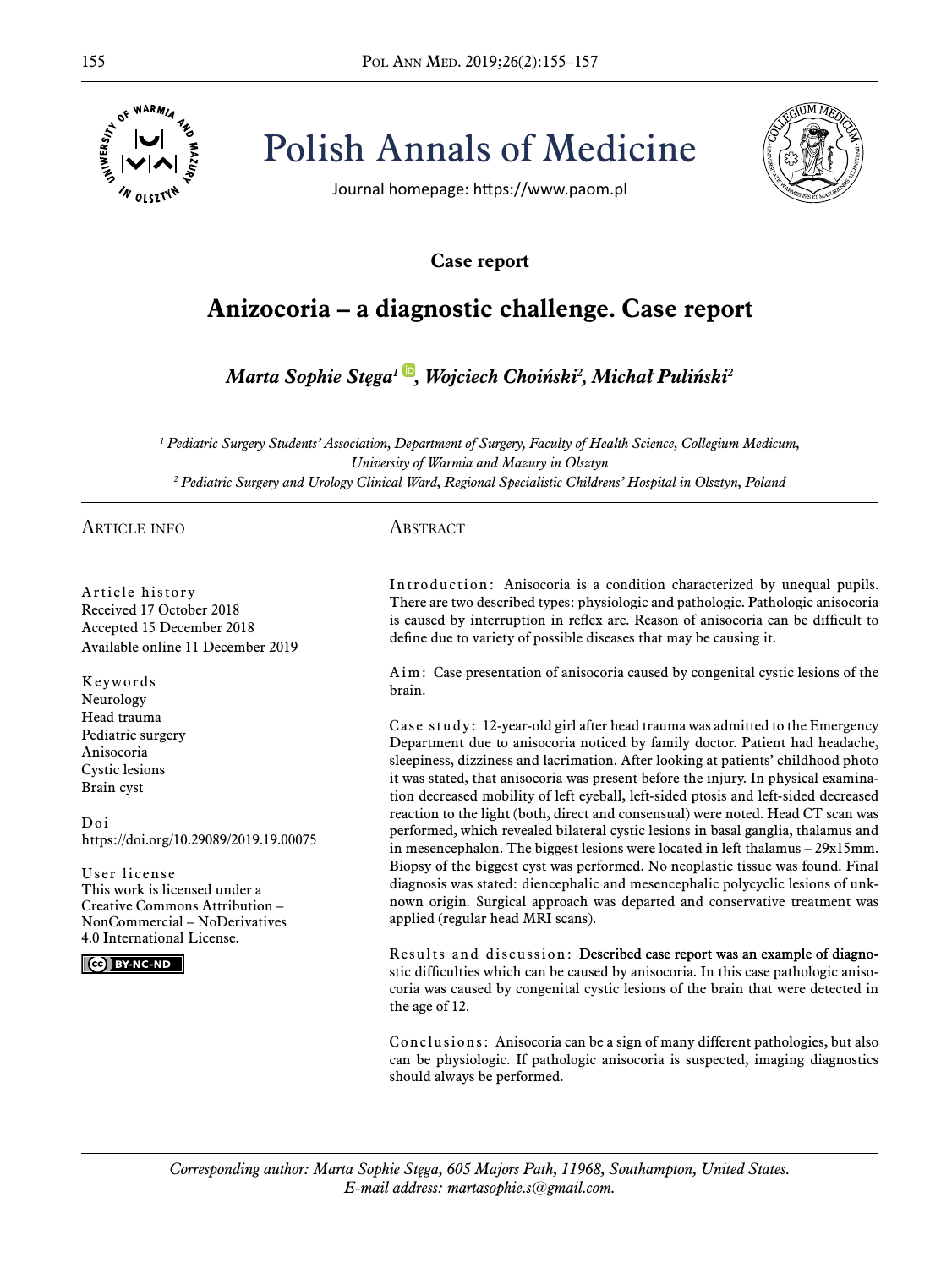## **1. INTRODUCTION**

Unequal size of the pupils is a condition known as anisocoria. It can be divided to two types: physiologic and pathologic. Approximately 10%–20% of the population has an anisocoria that has no pathological background.1 The asymmetry is more prominent in dim light and rarely more than 1 mm. Pathologic anisocoria is caused by interruption in reflex arc. There are many possible conditions that may be causing pathologic anisocoria, such as: Horner's syndrome, glaucoma, pharmacological agents, migraine Adie's pupil, increased intracranial pressure (e.g. head trauma, brain tumors and lesions), eye surgery.2–4 Reason of anisocoria can be difficult to define due to variety of possible diseases that may be causing it.

## **2. AIM**

This paper presents a case of anisocoria caused by congenital cystic lesions of the brain.

#### **3. CASE STUDY**

Patient, 12-year-old female was admitted to the Emergency Department in Regional Specialistic Childres' Hospital in Olsztyn due to anisocoria and headache noticed by a general practitioner (GP). Patient was complaining of lacrimation, dizziness and sleepiness that occurred after head injury. Additionally, patient declared recurrent headaches appearing for 2 years twice a week. Few hours before admition to the hospital girl hit her head on the window-still. No loss of consciousness or vomiting were reported. At the time of examination, patient presented decreased mobility of left eyeball during adduction and looking up, left-sided ptosis and left-sided decreased reaction to the light (both, direct and consensual). She had a small bruise on her left parietal region, bilaterally extended nodules in 1b segment. Meningeal sings and Romberg's test were negative. Patient disclaimed any sensory loss. After looking at patients' childhood photo it was stated, that anisocoria was present before the injury. Patient was admitted to the Pediatric Surgery and Urology Clinical Ward for an observation. Laboratory tests were performed including toxicological tests. Ophthalmologist excluded glaucoma as a cause of anisocoria. Chest X-ray was performed to exclude Pancosts' tumor. Head computer tomography (CT) was performed and it revealed bilateral cystic lesions in basal ganglia, thalamus and in mesencephalon. The biggest lesions were located in left thalamus and measured  $29 \times 15$  mm. Patient was admitted to the Neurology Ward and head magnetic resonance imaging (MRI) scan was performed to confirm brain lesions. Furthermore, morphology revealed 20% eosinophilia. Due to brain cysts and eosinophilia specific test for echinococcosis was performed, which turned out to be negative. It appeared that the patient had coexisting enterobiasis. She was treated with albendazole. Patient was passed to the Childrens' Memorial Health Institute immediately for further diagnostics of brain cysts. Biopsy of the biggest cyst was performed. No neoplastic tissue was found. Final diagnosis was stated: diencephalic and mesencephalic polycyclic lesions of unknown origin. Surgical approach was departed and conservative treatment was applied (regular head MRI scans).

#### **4. RESULTS AND DISCUSSION**

Anisocoria coexisting with history of a head trauma can suggest increased intracranial pressure, e.g. bleeding or brain edema.5 Furthermore, after head injury 10% of the patients suffer due to severe cerebrocranial trauma.<sup>6</sup> Therefore, diagnostic procedures of patients with anisocoria admitted to the Emergency Department, are firstly focused on establishing history of trauma and its' after-effects.

Medical interview, clinical examination and neurological examination are important stages of excluding central nervous system (CNS) damage. Since 10%–20% of the population have physiologic anisocoria,1 medical interview should include asking, if unequal pupils were noticeable ever before. Mechanism and time of the injury, loss of consciousness and memory loss are crucial information's in establishing possibility of brain damage. Pupils' size, examination of the spine and head including both ears should be assessed. Glasgow coma scale (GCS) score should be evaluated along with full neurological examination.<sup>7</sup>

Further diagnostic procedures such as skull X-ray and CT varies according to medical interview and clinical findings. Also, MRI can be performed. MRI is less commonly used than CT in pediatric Emergency Departments. It is caused by lower availability and long scan times intolerance in children.8

CT is more detailed examination than X-ray and provides information about intracranial injury structure (for example hematoma). It should be performed on patients with amnesia and GCS score 13–15 for accurate evaluation of CNS.<sup>9</sup> Due to radiation dose CT is not risk free, especially in children's population. Effective dose of the radiation is higher in younger children,<sup>10</sup> therefore decision about performing CT should be made carefully in patients with low risk of CNS trauma. Anisocoria, if not physiological, is considered a neurological symptom and should be indication for CT.

While head CT is the best method to exclude traumatic cause, it can also reveal brain tumors or lesions. MRI is more sensitive in brain tumors imaging, but it is not more specific. In colloid cysts diagnosis both, MRI and CT, are useful.<sup>11</sup>

After excluding physiologic and traumatic causes of anisocoria, other possible causes should be evaluated. Horner's syndrome, glaucoma, pharmacological agents, migraine,<sup>2</sup> Adie's pupil, eye trauma, eye surgery,<sup>3</sup> oculomotor nerve palsy, carotid artery aneurysm, trauma, brain tumors and lesions<sup>4</sup> are the most common pathologic causes of anisocoria.<sup>12</sup> Eye and neurological examination can exclude Horner's syndrome, glaucoma, Adie's pupil, eye trauma and oculomotor nerve palsy. Therefore, clinical examination with assistance of the ophthalmologist and neurologist is indicated. Suspicion of migraine, pharmacologic pupil or history of an eye surgery can be made basing on medical interview.